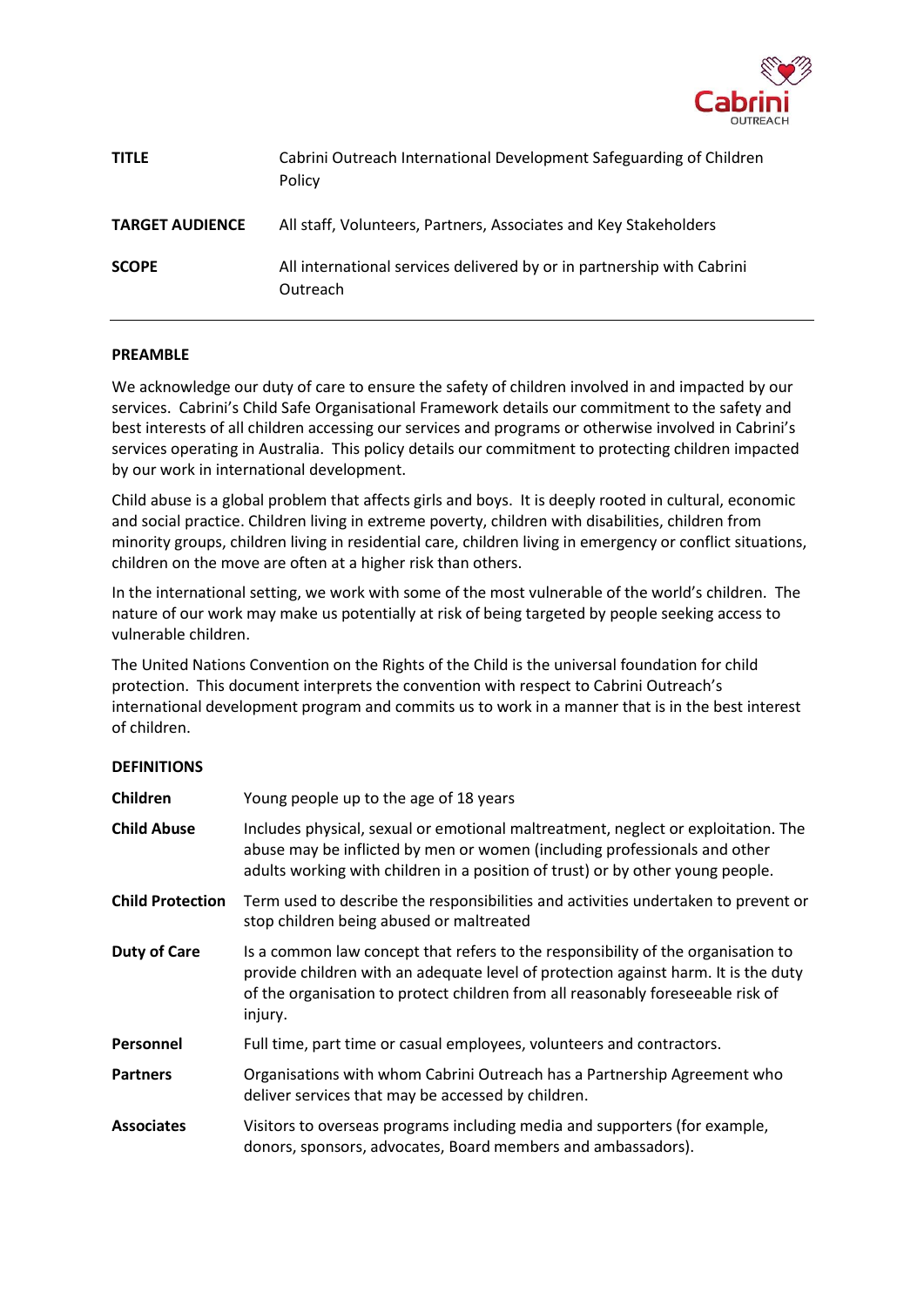

# **POLICY**

The protection of children is the responsibility of all personnel, partners and associates of Cabrini Outreach. Any form of child abuse is unacceptable and will not be tolerated. We take seriously our duty of care to take all reasonable steps to ensure children are safe from harm, including children accessing programs managed by our international health partners.

### **Personal Responsibility**

All Cabrini Outreach personnel and associates are responsible for maintaining a professional role with children by establishing and maintaining clear professional boundaries that serve to protect everyone from misunderstandings or a violation of the personal relationship. This involves:

- Conducting oneself in a manner consistent with Cabrini's values;
- Complying with Cabrini Outreach Code of Conduct;
- Providing a welcoming, inclusive and safe environment for all children;
- Respecting children and treating them equally regardless of gender, race, religious or political beliefs, age, physical or mental health, sexual orientation, family, social background, culture, economic status or criminal background;
- Taking responsibility not to place oneself in positions where there is a risk of allegations being made;
- Being a positive role model for children;
- Reporting any concerns of child abuse or breach of this policy according to the guidelines outlined below;
- Complying with all relevant Australian and overseas child protection legislation.

# **Organisational Responsibility**

In the course of their work, all Cabrini Outreach personnel will proactively assess and manage risks to children in relation to:

- Program planning, design and evaluation;
- Program appraisal and selection;
- Use of images and personal information for fundraising and promotion purposes;
- Recruitment and training of personnel, engagement with associates and establishment of partnerships.

When working with international partners, Cabrini Outreach personnel will:

- Consult with partners, the community and authorities to understand how the principles translate in their cultural context, mindful of the different understandings of what constitutes abuse, of the developmental needs and stages of children, of child rights, of the role of children and how to interact with children;
- Embed a commitment to the principles of the UN Convention on the Rights of the Child, including developing a Safe Guarding of Children Policy, in all Partnership Agreements;
- Require information on risks to children and how they are being minimised/mitigated in grant application documentation;
- Review performance against child protection standards as part of the annual assessment and grant acquittal visit.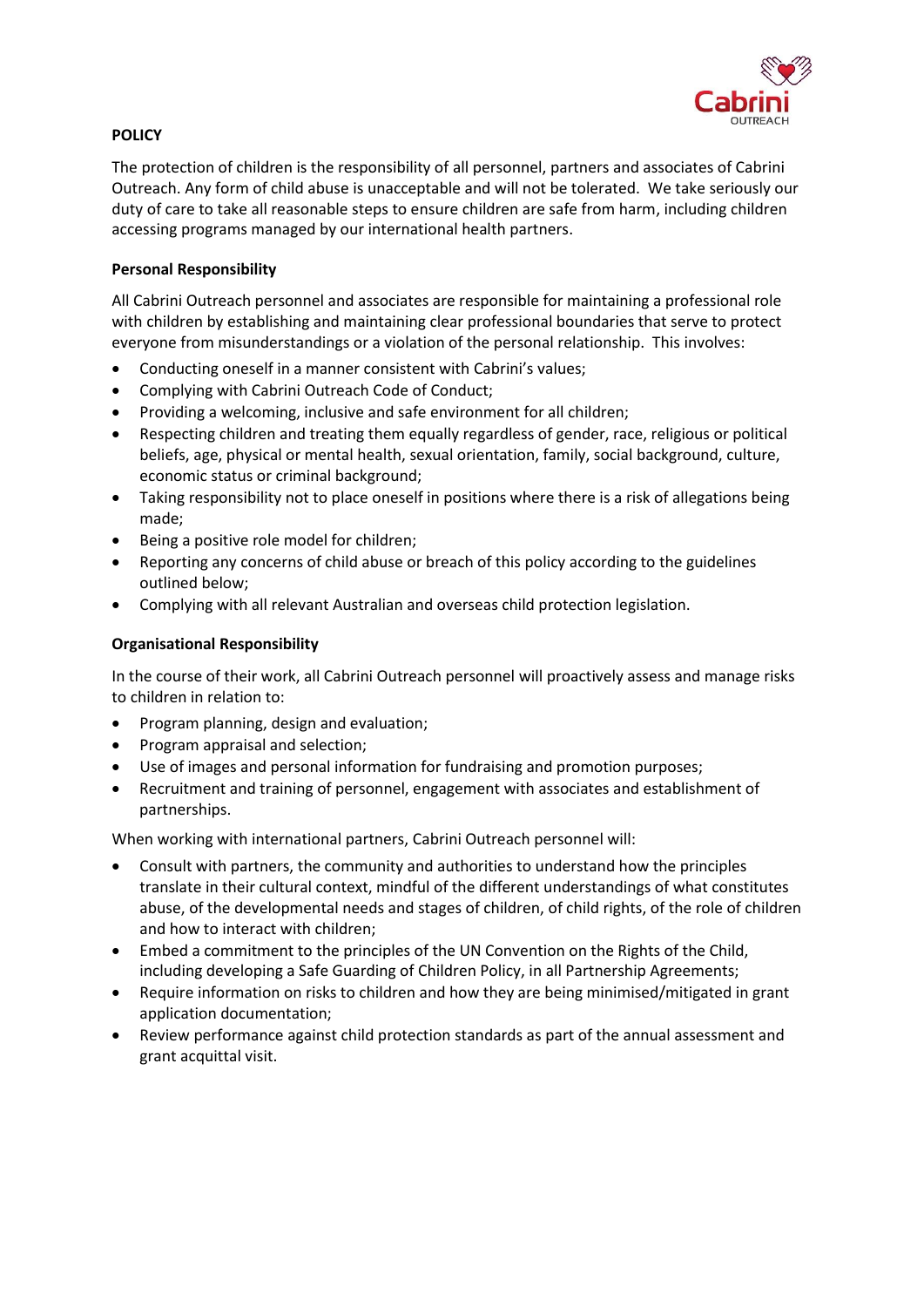

# **IMPLEMENTATION**

The following processes assist us to minimise the risks of harm to children:

- Requirement for all Cabrini Outreach personnel and associates to have a current Working with Children Certificate (see Cabrini Outreach Recruitment and Ongoing Employment Policy);
- Requirement for completion of ACFID Child Protection in International Development eLearning module for Cabrini Outreach personnel participating in international programs on appointment and at a minimum every three years (see Cabrini Outreach Mandatory Training Requirements);
- Requirement for all Cabrini Outreach personnel and associates to sign an acknowledgement to act in compliance with the Code of Conduct (see Cabrini Outreach Code of Conduct);
- Requirement to monitor and evaluate risks at all stages of programs and services that involve children either directly or indirectly (see Cabrini Outreach Planning, Monitoring, Evaluation and Learning (PMEL) Framework);
- Requirement to review child safeguarding practices as part of the annual partner assessment visit (see Cabrini Outreach Monitoring Visit Guidelines);
- Requirement to be mindful of how images of children are obtained and used (see Guidelines for Obtaining and Using Images);
- Requirement to be mindful of how personal information about children is used (see Cabrini Foundation Fundraising and Donor Policy);
- Requirement to prevent direct access to and communication with children in child sponsorship relationships (see Cabrini Ministries Child Sponsorship Program Guidelines);
- Regular reviews of compliance with this policy document.

# **RESPONDING TO AND REPORTING CHILD PROTECTION CONCERNS**

It is mandatory for all Cabrini Outreach personnel and associates to report any witnessed, suspected or alleged incidents of child exploitation or abuse or any breach of the Child Safeguarding Policy and/or Code of Conduct. These concerns may relate to a child or a staff member involved in the organisation or a concern about a child or person/s outside of the Cabrini Outreach's programs.

#### **Who should report?**

All Cabrini Outreach staff and associates including people in the community and partner organisations.

#### **What should be reported?**

- Any disclosure, concern or allegation from a child, community member, staff or associate regarding the safety, abuse or exploitation of a child (this includes actual, suspected, or risk of abuse or harm to a child)
- Any observation or concerning behaviour exhibited by a Cabrini Outreach staff, volunteer or other associate that breaches the Cabrini Outreach Child Safeguarding Policy and/or Cabrini Outreach Code of Conduct.

#### **When to report?**

Child abuse concerns should be raised immediately.

# **Who to report to?**

- Overseas: Child abuse reports should be made to the line manager or Country Representative. If this is not possible, reports can be made directly to the General Manager Cabrini Outreach.
- In Australia: Child abuse reports should be made to the General Manager Cabrini Outreach or the Group Director Mission and Cabrini Outreach.

#### **Contact details:**

Tom Roth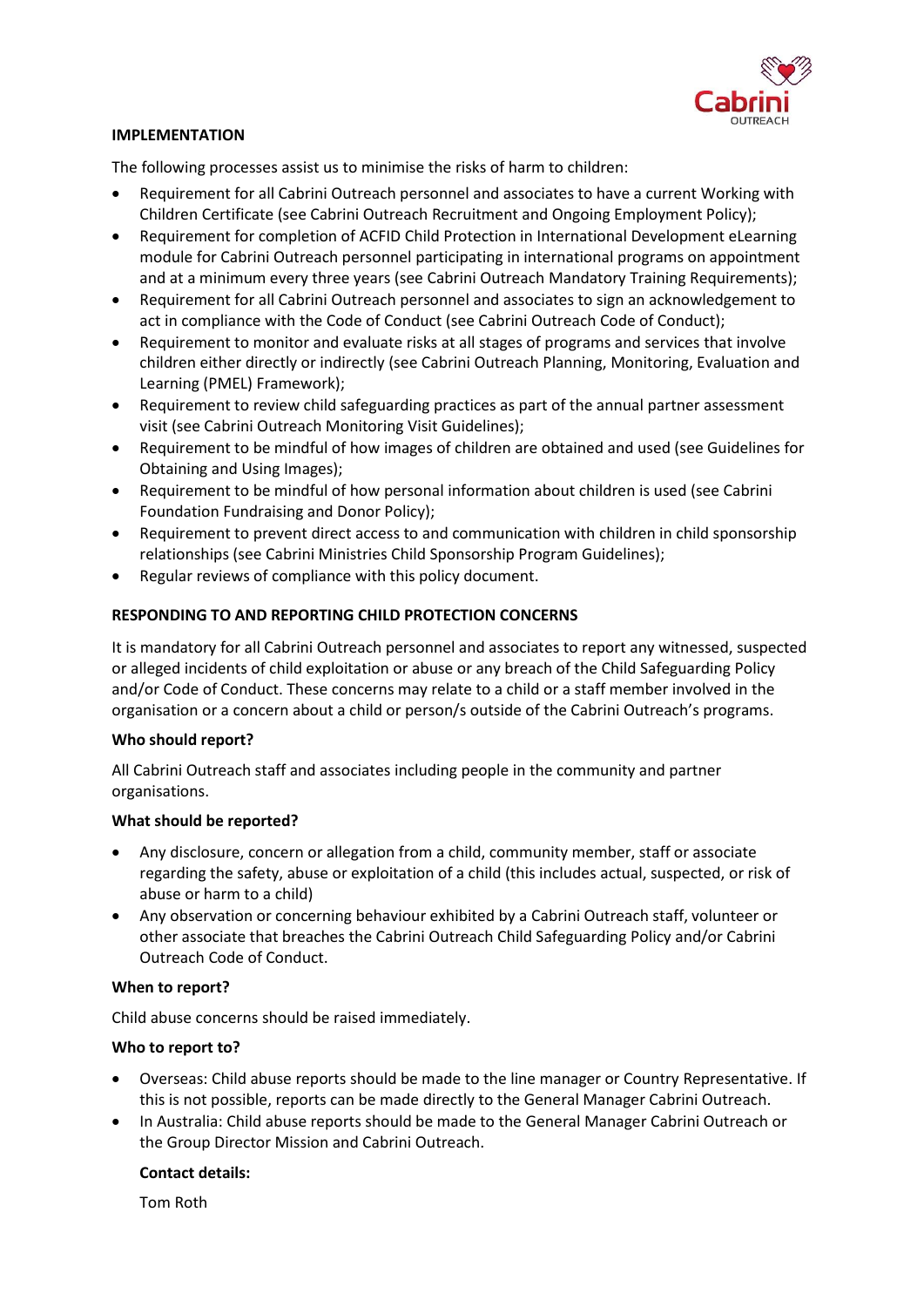

General Manager Cabrini Outreach Phone: +61 448 267 559 (mobile) or +61 9508 1222 (Cabrini switchboard)

Cath Garner Group Director Mission and Cabrini Outreach Phone: +61 412 638 152 (mobile) or +61 9508 1222 (Cabrini switchboard)

### **How should it be reported?**

Verbally and by completing a Cabrini Outreach Incident Report and forwarding to the Country Representative and General Manager Cabrini Outreach for international programs and the General Manager Cabrini Outreach for Australian-based programs.

# **What will happen next?**

The Group Director Mission and Cabrini Outreach and/or Country Representative in consultation the General Manager Cabrini Outreach will discuss the allegations and then decide upon the next step. This will involve one or more of the following:

- Interviewing the person/persons who made the allegations and/or other witnesses to gather more information with which to make a decision about the allegation;
- Reporting to local police and or child protection authority when it is suspected or becomes clear that a crime has been committed;
- Reporting to the Australian Federal Police when it is suspected or becomes clear that a crime has been committed regarding child sex tourism, child sex trafficking and child pornography;
- Reporting to local child protection services as necessary;
- Handling the concern internally if it is not a criminal matter;
- No further action taken;
- Providing support to all stakeholders (including reporter) as necessary.

#### **Confidentiality**

Confidentiality is a key principle of reporting and managing child protection concerns. All information regarding a child protection concern must only be shared with the designated Manager, General Manager Cabrini Outreach or Group Director Mission and Cabrini Outreach. The names of people involved and the details of the report will remain confidential. Information will only be released on a "need to know" basis or when required by Australian or overseas law or when a report to police or child protection authorities is made.

# **Disciplinary action**

Disciplinary action will be taken against any personnel or associate found to:

- Have failed to report a child protection concern;
- Have intentionally made a false allegation;
- Have made a serious breach of the Child Safeguarding Policy and/or Code of Conduct (minor breaches may result in action such as refresher training or increased supervision)

Disciplinary action may include the following sanctions:

- Cabrini Outreach personnel disciplinary action/dismissal
- Cabrini Outreach associates up to and including termination of all relations including contractual and partnership agreements with Cabrini Outreach
- Where relevant reporting to authorities

#### **Responding to disclosure by a child**

- If a child discloses abuse, whatever the outcome, the child must be taken seriously;
- When a child/young person tells you that he or she has been abused, they may be feeling scared, guilty, ashamed, angry and powerless. You, in turn, may feel a sense of outrage, disgust,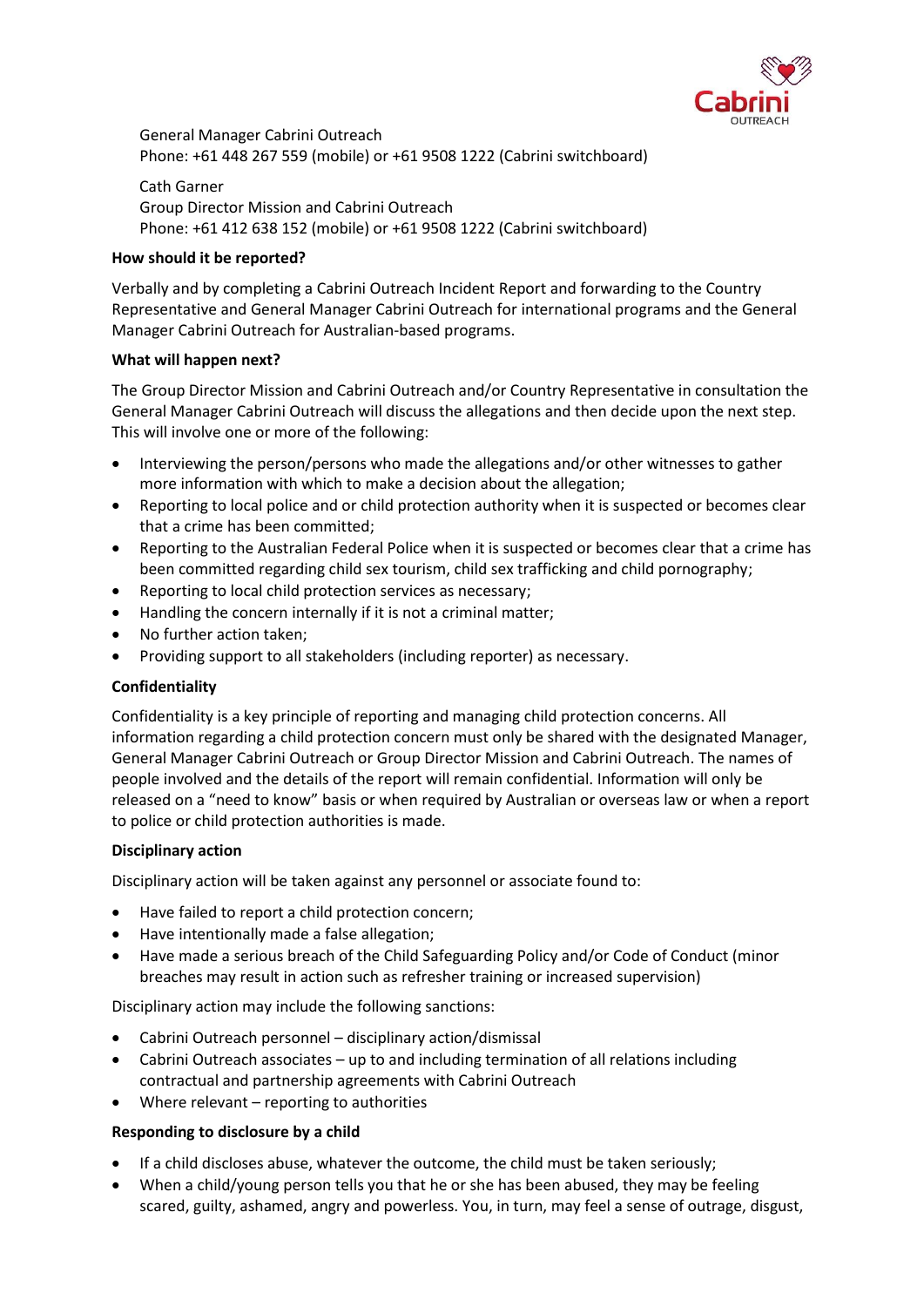

sadness, anger and sometimes disbelief. It is important for you to remain calm and in control and to reassure the child/young person that something will be done to keep him or her safe;

- When a child or young person's discloses they are being harmed you can show your care and concern for the child/young person by:
	- Listening carefully;
	- Telling the child/young person you believe him or her
	- Telling the child/young person it is not their fault and he/she is not responsible for the abuse;
	- Telling the child/young person you are pleased he/she told you.
- You will not be helping the child/young person if you:
	- Make promises you cannot keep, such as promising that you will not tell anyone;
	- Push the child/young person into giving details of the abuse. Your role is to listen to what the child/young person wants to tell you and not to conduct an investigation (beware of asking any leading questions as this may prejudice any subsequent investigation);
	- Indiscriminately discuss the circumstances of the child/young person with others not directly involved.

# **PRINCIPLES THAT UNDERPIN THE INVESTIGATION PROCESS**

- The child's safety must be assessed and the child removed from harm/risk of harm.
- The person who has lodged the complaint will be provided with support.
- Where the complaint is about the actions of a specific person, the person will be notified that a complaint has been received and will be offered support.
- The complaint and investigation process will be kept confidential.
- For non-serious allegations, the findings and recommendations will be reviewed the Chief Executive, Cabrini Australia Limited.
- For serious allegations:
	- The person will be placed on leave while the investigation process is underway;
	- Notification of the appropriate authorities will be undertaken in compliance with local legislation (see below) and international standards;
	- The Cabrini Australia Chief Executive and Board Chair will be notified;
	- A panel will be assembled to review the findings and recommendations of the investigation;
	- The recommendations will be approved and implemented by the Chief Executive, Cabrini Australia Limited.

# **Mandatory Notification Requirements in Australia**

Throughout Australia

Suspicion on reasonable grounds of any assault or sexual assault , serious psychological harm or serious neglect.

- Victoria
	- Belief on reasonable grounds that a child has suffered or is likely to suffer significant harm as a result of physical injury or sexual abuse and the child's parents have not protected, or are unlikely to protect, the child from harm of that type
	- A reasonable belief that a sexual offence has been committed in Victoria against a child under the age of 16 years by another person of or over the age of 18 years must be disclosed to a police officer as soon as it is practicable to do so.
- Queensland
	- Reasonable suspicion of detrimental effects on the child's body or the child's psychological or emotional state that are evident to the person or that the person considers are likely to become evident in the future.